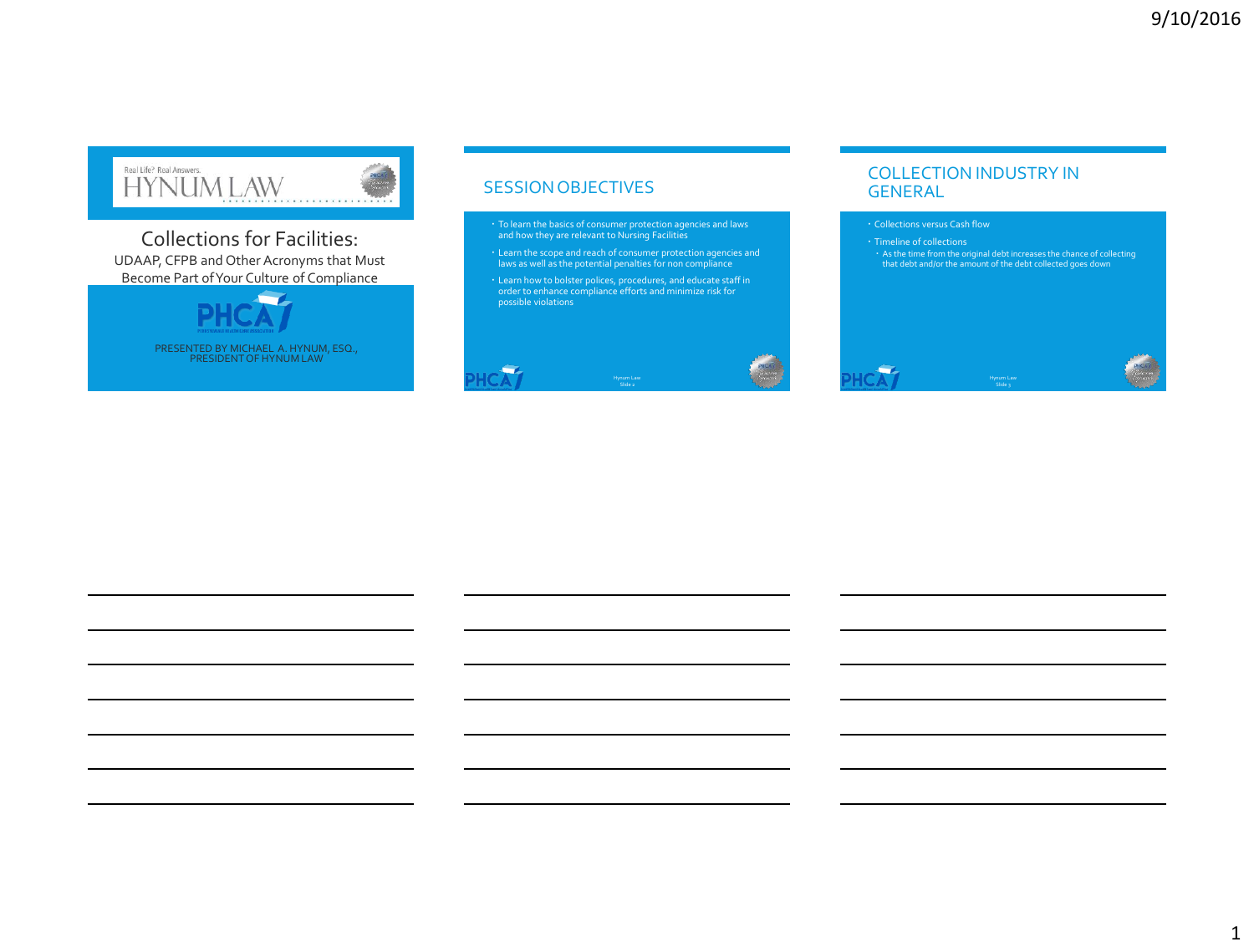## CONSUMER DEBT / COMMERCIAL DEBT

 **Consumer debt** collection involves collection activities between a business, which is the creditor, and a consumer, who is the debtor Consumer means an individual or an agent, trustee, or representative<br>cating on behalf of an individual ( $2u$  USC  $\zeta_2$ 82)<br>Consumer Debt means any obligation or alleged obligation of a consumer<br>to pay money arising out of

Slide 4

**Card** 

business to another It is assumed that businesses are sophisticated enough to comprehend their own rights thus, commercial debt collection is much less controlled. **Healthcare debt is considered consumer debt**

1<sup>ST</sup> PARTY V 3<sup>RD</sup> PARTY

- **· 1st party collections are those done internally within the** 
	-
- company Internal policies and procedures for collection Dunning letters 30, 60, 90 days
	-
- · Collection Calls

 $\overline{\phantom{a}}$ 

<sup>2</sup> 3<sup>rd</sup> party collections are through other entities such as a<br>collection agency or legal counsel



#### THE BASICS: WHAT ARE CONSUMER PROTECTION LAWS?

- Consumer Protection is a group of laws, organizations, commissions, and agencies designed to ensure the rights of consumers
- The laws are designed to prevent businesses that engage in fraud or specified unfair practices from gaining an advantage over competitors.
- They may also provide additional protection for those most vulnerable in society

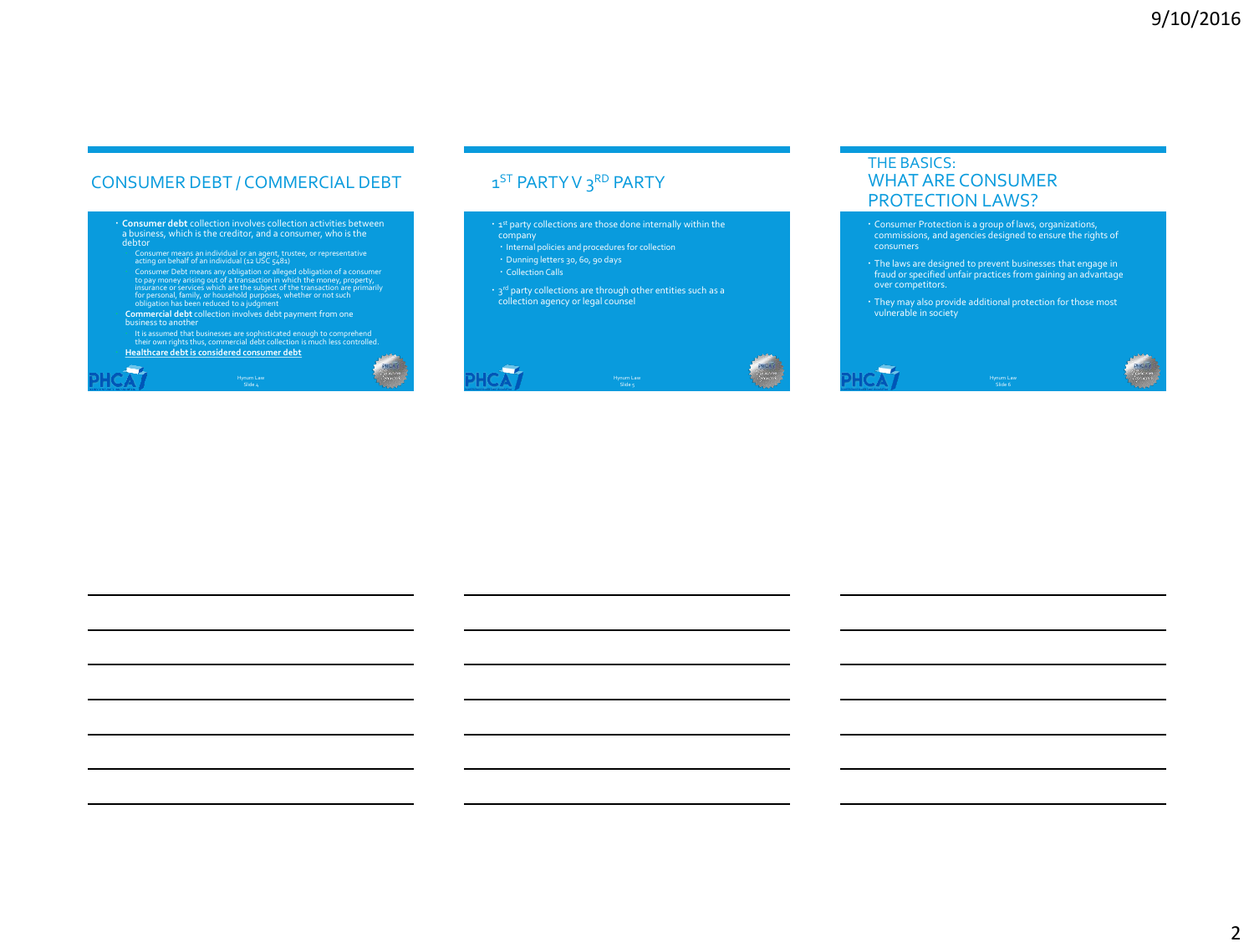#### DODD-FRANK WALL STREET REFORM AND CONSUMER PROTECTION ACT

- Dodd-Frank was signed into federal law in July 2010
- Origins in part to the financial crisis or "Great Recession" between 2007-2010
- Most significant changes to financial regulation since the Great Depression



#### DODD-FRANK

- Under the Act, all covered persons or service providers are legally required to refrain from committing unfair, deceptive, or abusive acts or practices (UDAAPS)
- **UDAAPs apply to 1st party creditors (meaning Nursing Facilities)**
- The problem becomes defining the boundaries between this and other similar regulations
- Critiques range from the Act being too weak, unable to adequately curtail another financial crisis, to being over encompassing, going too far to restrict institutions



#### **CFPB**

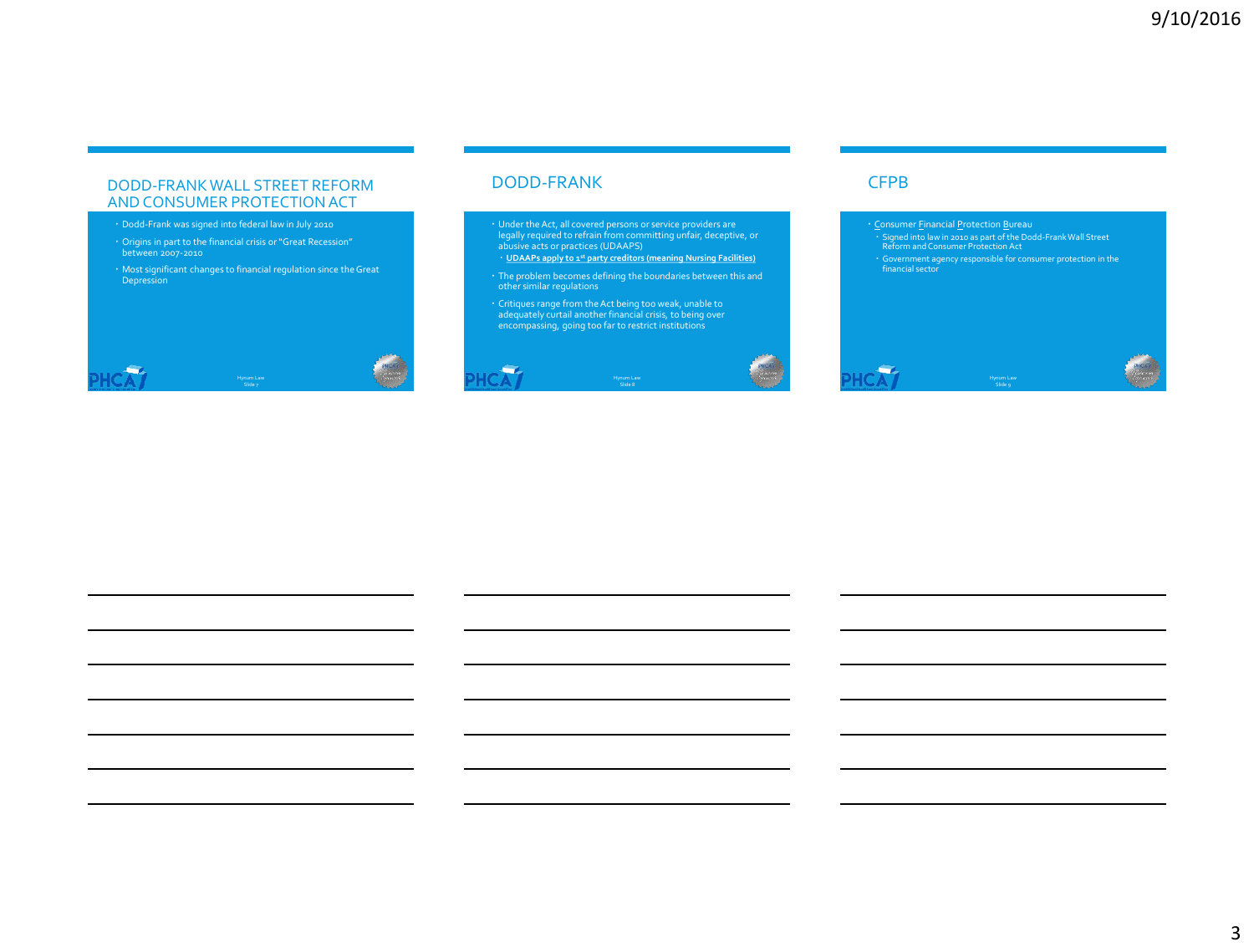#### **CFPB**

- 
- Investigates businesses who conduct wrongdoing as well as perceived wrong doing. First studies businesses and industry approaches, reports, conducts hearings, conferences. Then enforcement actions.
- 
- CFPB targets companies that it feels facilitates the exploitation of consumers



#### CFPB

- Likely to make implementation of federal rules governing healthcare/ medical debt collection a priority due to consumer demand
- 
- 
- 
- Half of overdue debt on credit reports is medical debt<br>
1/<sub>5</sub> reports in total contain medical debt<br>
1/<sub>Over</sub> 15 consumers have medical debt<br>
1/<sub>Over</sub> 15 consumers have medical debt<br>
1/<sub>Over</sub> restrictions on the collection

**What do tightened regulations of CFPB mean to the healthcare industry?** 





#### UDAAP

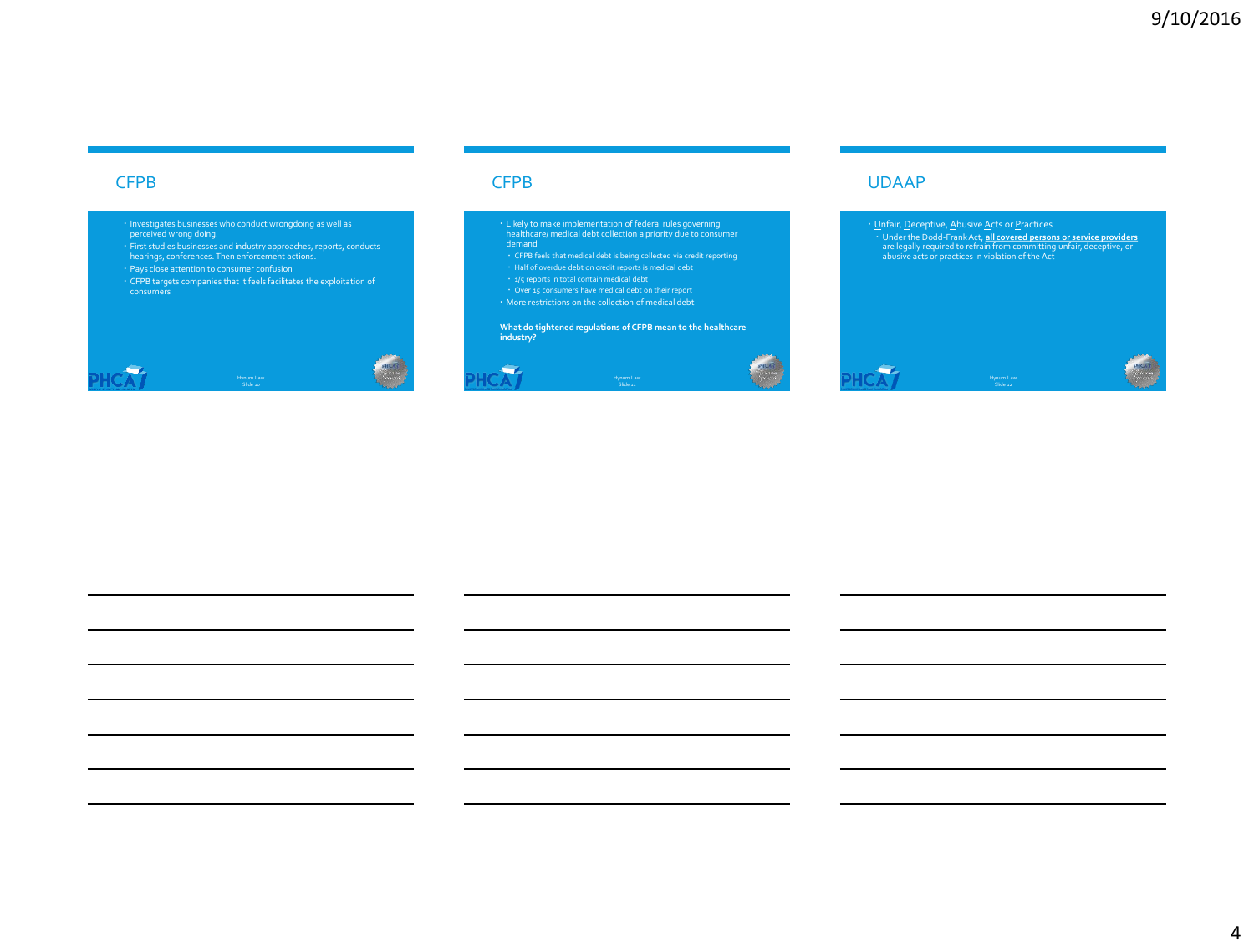#### UDAAP

## Unfair practice

(2) The injury is not reasonably avoidable by consumers; and (3) The injury is not outweighed by countervailing benefits to consumers or to competition.

Dodd-Frank Act §§ 1031, 1036, 12 U.S.C. §§ 5531, 5536.

## ÷ Slide <sub>13</sub>

#### UDAAP

#### Deceptive

- 
- 
- 
- (2) The consumer's interpretation is reasonable under the circumstances; and
- (3) The misleading act or practice is material.

Slide <sub>24</sub>





#### UDAAP

#### Abusive Act

**Contract** 

- (1) Materially interferes with the ability of a consumer to understand a term or condition of a consumer financial product or service; or
- 
- 
- 
- ' (A) a consumer's lack of understanding of the material risks, costs, or conditions<br>
of the product or service,<br>
' (B) a consumer's inability to protect his or her interests in selecting or using a<br>
"
(C) a consumer's re

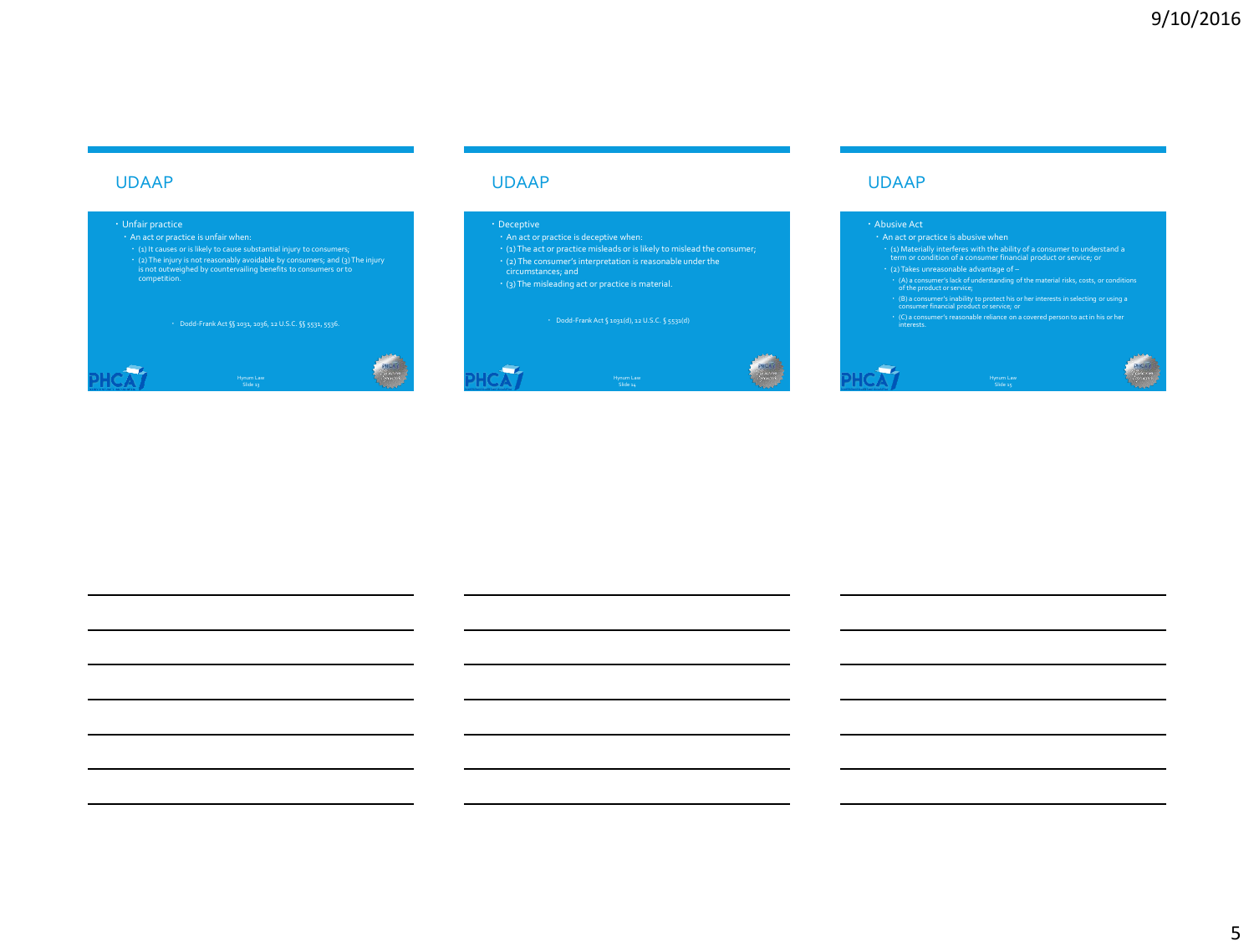#### UDAAP

 $\overline{\phantom{a}}$ 

#### Examples of UDAAPs

- Collecting or assessing a debt and/or any additional amounts in connection with a debt (including interest, fees, and charges) not expressly authorized by the agreement creating the debt or permitted by law.
- Failing to post payments timely or properly or to credit a consumer's<br>account with payments that the consumer submitted on time and<br>then charging late fees to that consumer.<br>Taking possession of property without the legal
- 
- 
- Falsely representing the character, amount, or legal status of the debt. Hynum Law Slide 16

#### UDAAP

÷

- Misrepresenting that a debt collection communication is from an attorney.
- Misrepresenting that a communication is from a government source or that the source of the communication is affiliated with the government.
- Misrepresenting whether information about a payment or<br>nonpayment would be furnished to a credit reporting agency.<br>Misrepresenting to consumers that their debts would be waived or<br>forgiven if they accepted a settlement
- 
- 

Slide 17



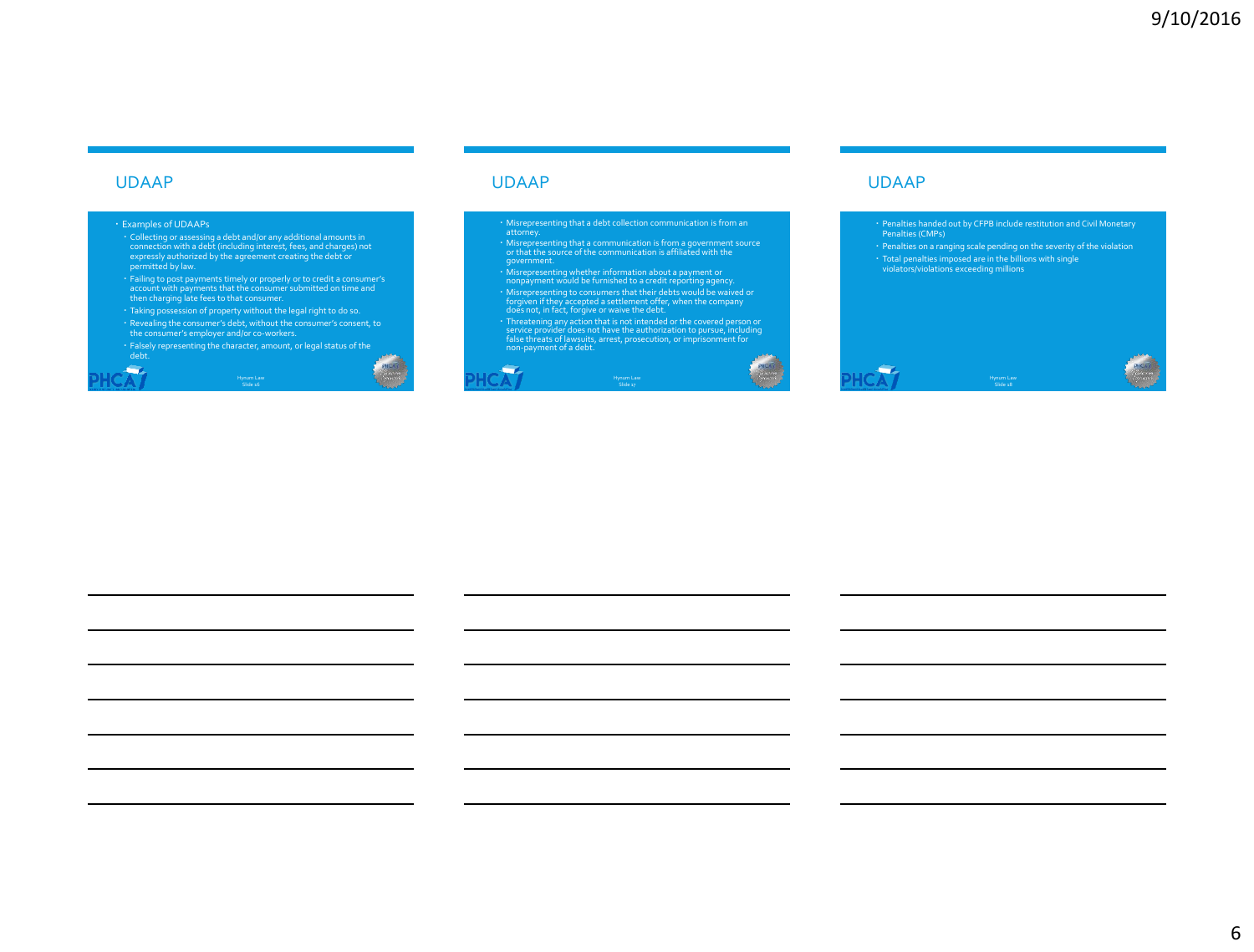#### FDCPA

#### • Eair Debt Collection Practices Act

• Purpose is to eliminate abusive practices in the collection of<br>consumer debts, to promote fair debt collection, and to provide<br>consumers with an avenue for disputing and obtaining validation of<br>debt information in order

The Act creates guidelines under which debt collectors may conduct business, defines rights of consumers involved with debt collectors, and prescribes penalties and remedies for violations of the Act.



#### FDCPA

• Who does the FDCPA apply to?<br>• The FDCPA defines a debt collector as "any person who uses any instrumentality<br>• of interstate commerce or the malls in any business the principal purpose of<br>which is the collection of any

**• <u>FDCPA applies only to third party debt collectors</u>—**not internal collections for<br>an "original creditor"—some states, entities, and proposed acts seek to regulate<br>original creditors.

• The FDCPA's definitions of "consumers" and "debt" specifically restricts the<br>coverage of the act to personal, family or household transactions. Thus, debts<br>owed by businesses (or by individuals for business purposes) are

 **Nursing home debt is subject to the FDCPA- Eades v. Kennedy, PC** ÷. Hynum Law Slide 20



#### FDCPA

## **Restrictions** • Hours for phone contact: contacting consumers by telephone outside<br>of the hours of S:00 a.m. to 9:00 p.m. local time is prohibited<br>for the bours of S:00 a.m. to 9:00 p.m. local time is prohibited<br>of subsequence to ring o **Contacting consumer known to be represented by an attorney Communicating with consumer after request for validation has been made Misrepresentation or deceit**: misrepresenting the debt or using deception to collect the debt, including a debt collector's misrepresentation that he or she is an attorney or law enforcement officer **Gy**

Hynum Law Slide 21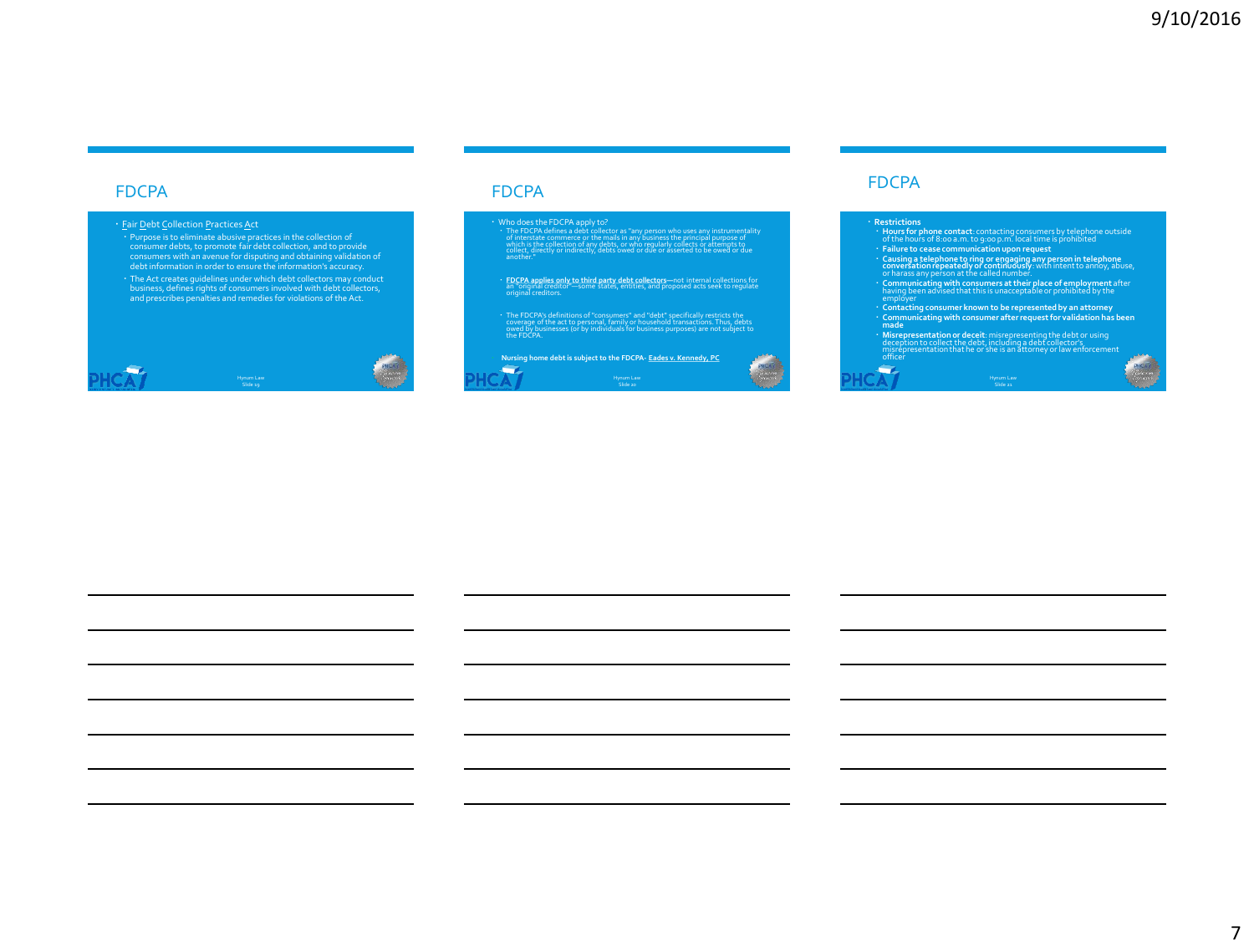#### FDCPA

- **Restrictions Publishing the consumer's name or address** on a "bad debt" list Seeking unjustified amounts, which would include demanding any amounts<br>not permitted under an applicable contract or as provided under applicable law<br>• Threatening arrest or legal action that is either not permitted or not
- **Abusive or profane language** used in the course of communication related to the debt
- 
- Communication with third parties: revealing or discussing the nature of debts<br>with third parties (other than the consumer's spasse or attarney)<br>Contact by embarrassing media, such as communicating with a consumer<br>cegarding
- **Reporting false information on a consumer's credit report** or threatening to do so in the process of collection Hynum Law Slide 22

#### FDCPA

#### **Requirements for collectors**

- **· Identify themselves and notify the consumer**, in every<br>communication, that the communication is from a debt collector,<br>and in the initial communication that any information obtained will<br>be used to effect collection of
- **Give the name and address of the original creditor Notify the consumer of their right to dispute the debt,** in part or in
- full, with the debt collector. The 30-day "§1692g" notice is required<br>to be sent by debt collectors within five days of the initial<br>communication with the consumer.
- **Provide verification of the debt upon request**
- **File a lawsuitin a proper venue** If a debt collector chooses to file a lawsuit, it may only be in a place where the consumer lives or signed the contract

Hynum Law Slide 23

#### ÷

#### FDCPA

**Enforcement The FTC** originally had the authority to administratively<br>enforce the FDCPA, however, under the reforms of the 2010 Dodd-<br>Frank Act, the FDCPA is enforced primarily by the newly<br>created Consumer Financial Prot

÷.

- 
- Consumers may file a lawsuit in a state or federal court to collect<br>damages (actual, statutory, attorney's fees, and court costs) from third<br>party debt collectors.<br>The FDCPA is a strict liability law, which means that a co
- The collector may, however, escape penalty if it shows that the violation<br>(or violations) was unintentional and the result of a "bona fide error" that<br>occurred despite procedures designed to avoid the error at issue.

Hynum Law Slide 24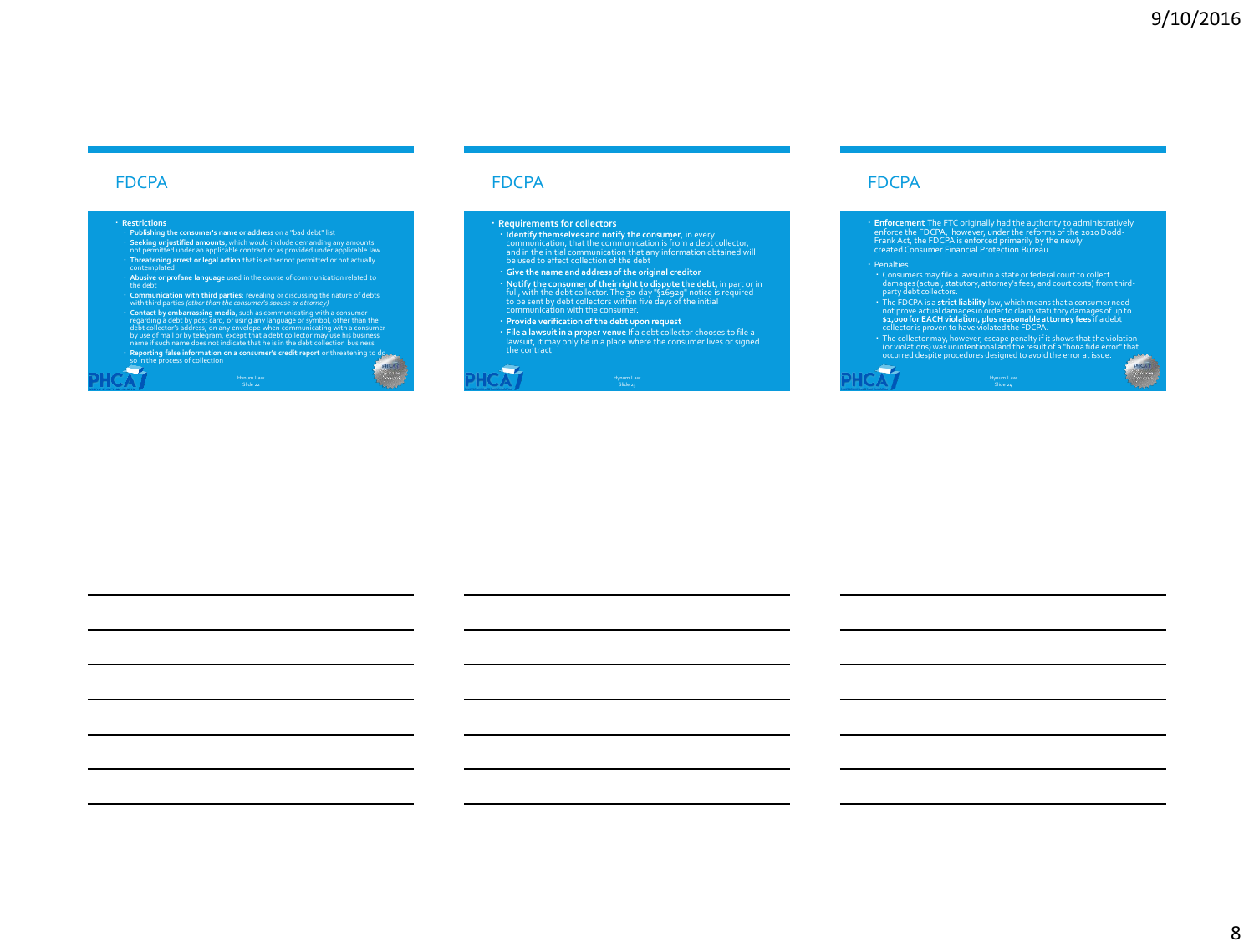#### PENNSYLVANIA FDCPA

- In addition to the Federal Statute, Pennsylvania has its own version under 73 P.S. Section 2270.4
- Similar to FDCPA
- Can violate both the FDCPA and Pennsylvania version with the same transgression



#### RECAP

÷.

#### **What does the future bring?**

- while the FDCPA does not apply to 1st party creditors, UDAAPs apply to <u>all</u> creditors and covered persons.<br>The pply to <u>all</u> creditors and covered persons.<br>What are the trends and how far will the law expand?
- 
- $\cdot$  Lobbyists seek to further regulations, push the envelope to apply 3<sup>rd</sup> party rules to 1<sup>st</sup> parties.

Slide 26

What is Congress going to do? And what should the industry be doing?



#### PENNSYLVANIA UNFAIR TRADE PRACTICES AND CONSUMER PROTECTION LAW

- Pennsylvania state law similar to FDCPA that specifies 21
- violations. Examples include: II-Causing likelihood of confusion or of misunderstanding as to the source, sponsorship, approval or certification of goods or services
- VIII-Disparaging the goods, services or business of another by false<br>or misleading representation of fact<br>• XI-Making false or misleading statements of fact concerning the<br>• reasons for, existence of, or amounts of price
- 
- XXI-The "catch all"- Engaging in any other fraudulent or deceptive conduct which creates the likelihood of confusion or misunderstanding

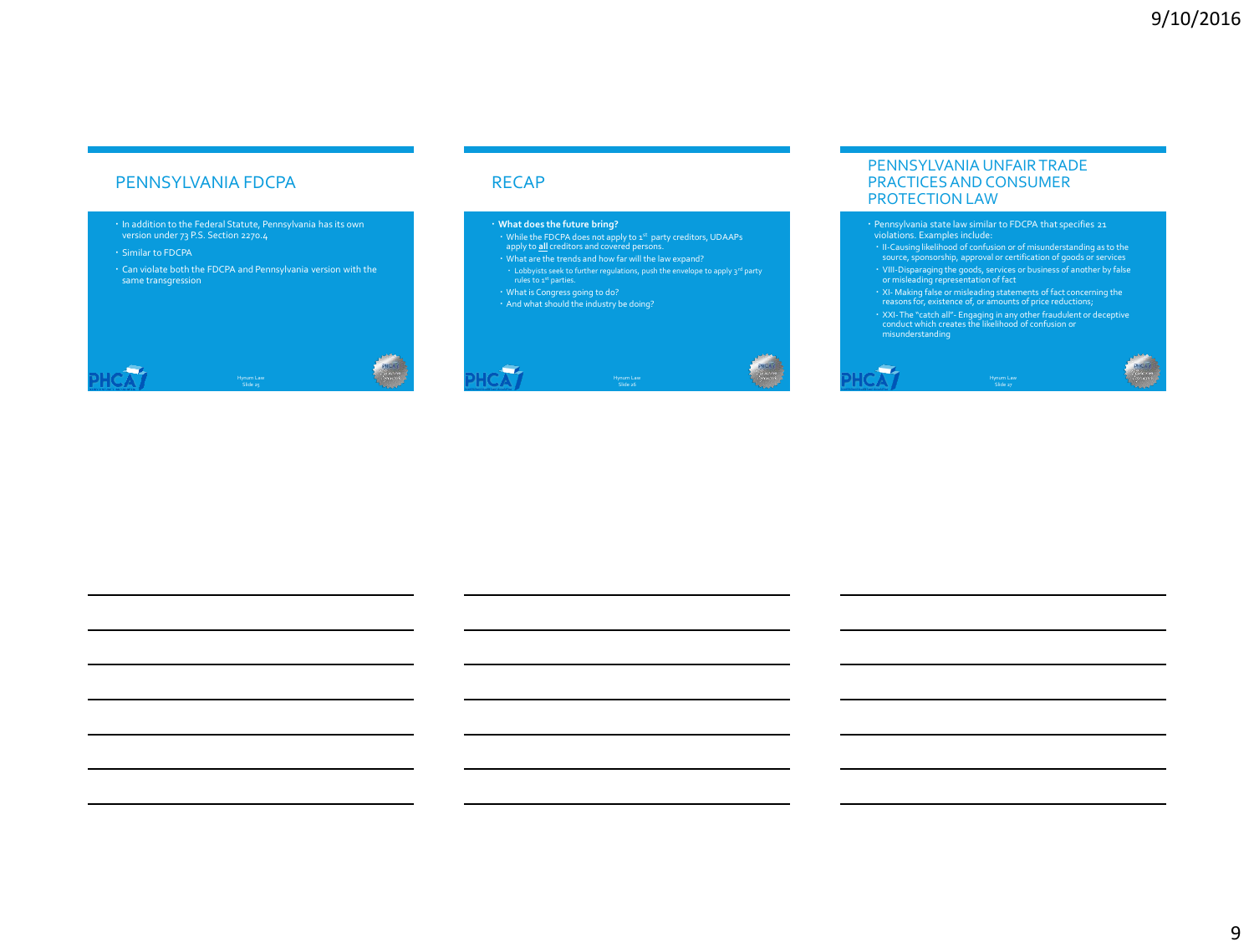#### PENNSYLVANIA UNFAIR TRADE PRACTICES AND CONSUMER PROTECTION LAW

#### Penalties

حسب

- Private actions for actual damages or \$100 whichever is greater; court may award treble damages but not less than \$100 (Tit. 73 §201-
- 9.2); Civil penalty up to \$1,000, up to \$3,000 if victim is 60 or older (Tit. 73
- Suspend right to do business (Tit. 73 §201.9);<br>• Injunction; costs and attorney's fees;
- 
- Any additional relief as deemed necessary or proper (Tit. 73 §201-

Slide 28

# **TCPA**

 $\overline{\phantom{a}}$ 

- <u>T</u>elephone Consumer <u>P</u>rotection <u>A</u>ct
- Passed in 1991 and codified under 47 U.S.C. 227
- 
- 
- 
- Act restricts telephone solicitations (i.e., telemarketing and the use<br>of automated telephone equipment.<br>• The Telephone Consumer Protection Act (TCPA) regulates<br>• telemarketing calls, auto-dialed calls, perecorded call

Slide 29



#### **TCPA**

- Prohibits solicitors from calling residences before 8 a.m. or after 9 p.m., local time
- Requires solicitors maintain a company-specific "do-not-call" (DNC) list of consumers who asked not to be called; the DNC request must be honored for 5 years
- Requires solicitors honor the National Do Not call Registry
- Requires solicitors provide their name, the name of the person or entity on whose behalf the call is being made, and a telephone number or address at which that person or entity may be contacted
- Prohibits solicitations to residences that use an artificial voice or a recording
- Prohibits autodialed calls that engage two or more lines of a multi-line business

Hynum Law Slide 30

**Gy** 

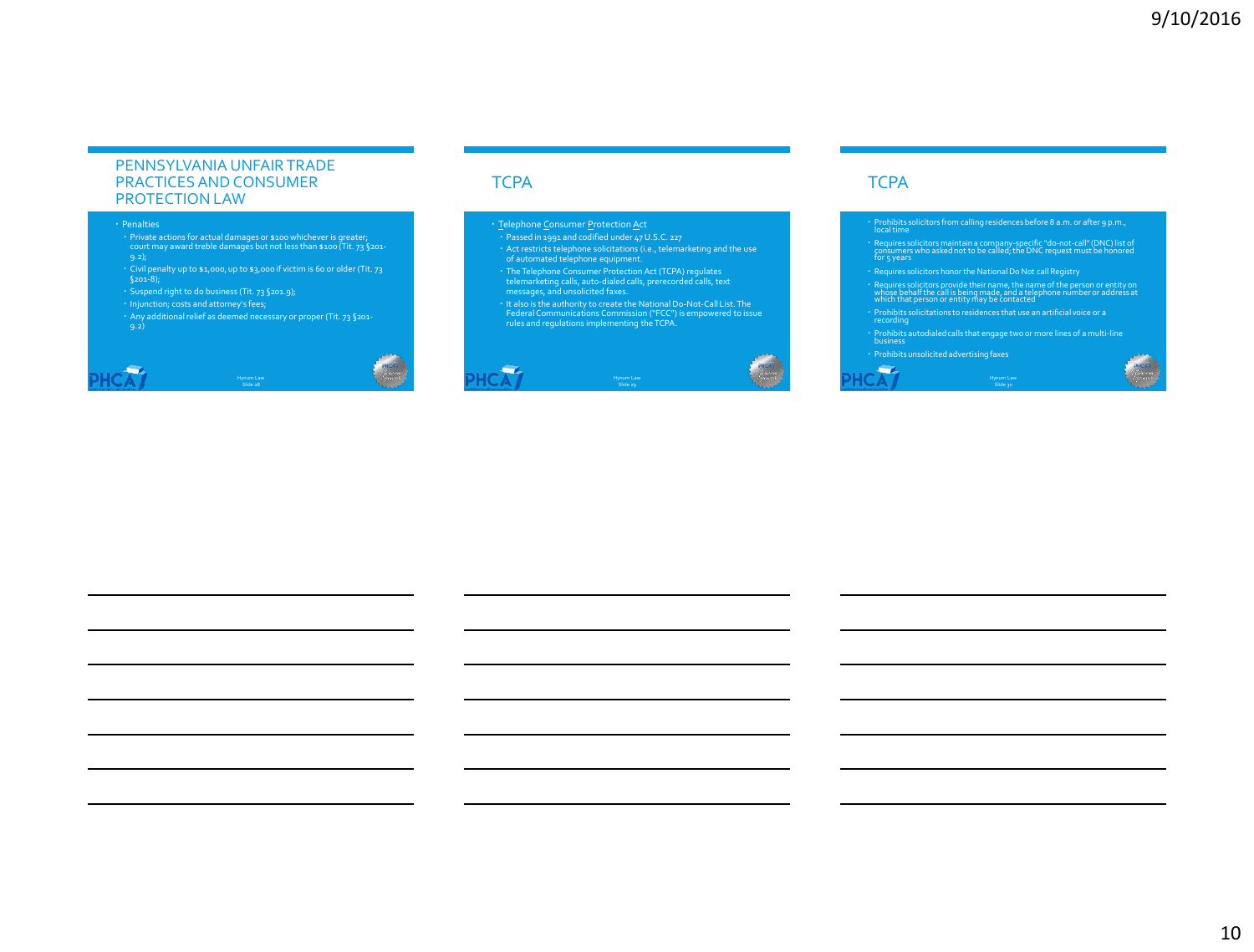#### **TCPA**

**CONTRACTOR** 

are made with the consumer's "prior express consent" if the consumer has given the cell phone number to the creditor for use in normal business communications, such as in a credit application.

# **TCPA**

#### Violations

(1) sue for up to \$500 for each violation or recover actual monetary loss, whichever is greater, (2) seek an injunction, or

- 
- 
- 
- In the event of a willful violation of the TCPA, a subscriber may sue for up to three time the damages, i.e. \$1,500, for each violation.

# Hynum Law Slide 31





## **FCRA**

#### • <u>F</u>air <u>C</u>redit Reporting Act

- Federal law that regulates how consumer reporting agencies use your information
- 
- 
- **15 USC § 1681 et seq.** Designed to promote the accuracy, fairness, and privacy of information in the files of consumer reporting agencies.

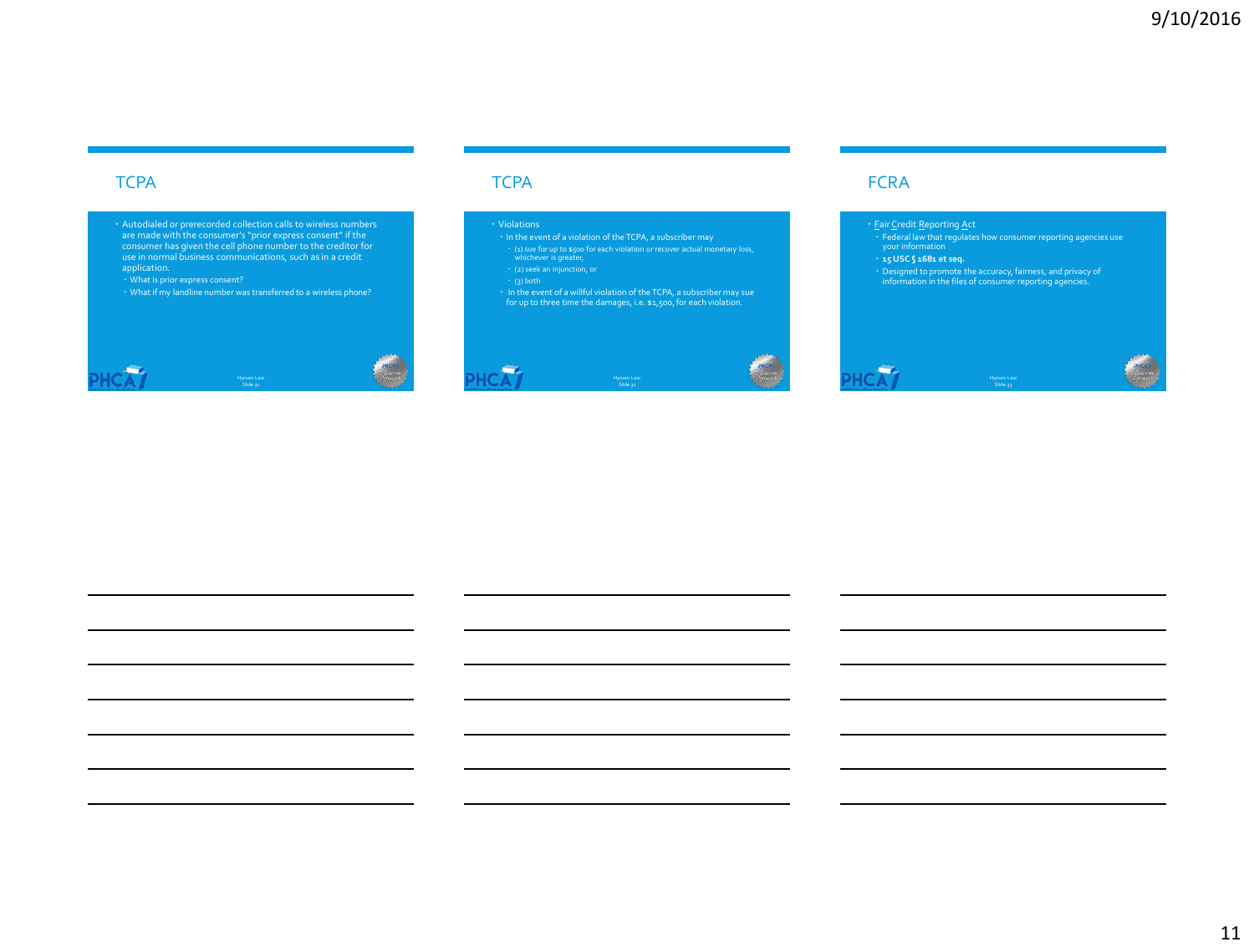#### **FCRA**

÷

- You must be told if information in your file has been used<br>against you.<br> $\sim$  Anyone who uses a credit report or another type of consumer report<br>to deny your application for credit, insurance, or employment or to<br>take
- You have the right to know what is in your file. You may request and obtain all the information about you in the files of a consumer reporting agency

Hynum Law Slide 34

- You have the right to ask for a credit score
- You have the right to dispute incomplete or inaccurate information

#### **FCRA**

- Consumer reporting agencies must correct or delete inaccurate, incomplete, or unverifiable information
- Consumer reporting agencies may not report outdated negative information

Slide 35

- 
- You must give your consent for reports to be provided to employers
- You may seek damages from violators





Be aware of the regulations governing debt collection

- Ensure that your facility's policies and corporate compliance program reflect collection regulations
- Educate your staff to allowable collection practices
- Audit to ensure that compliance is achieved

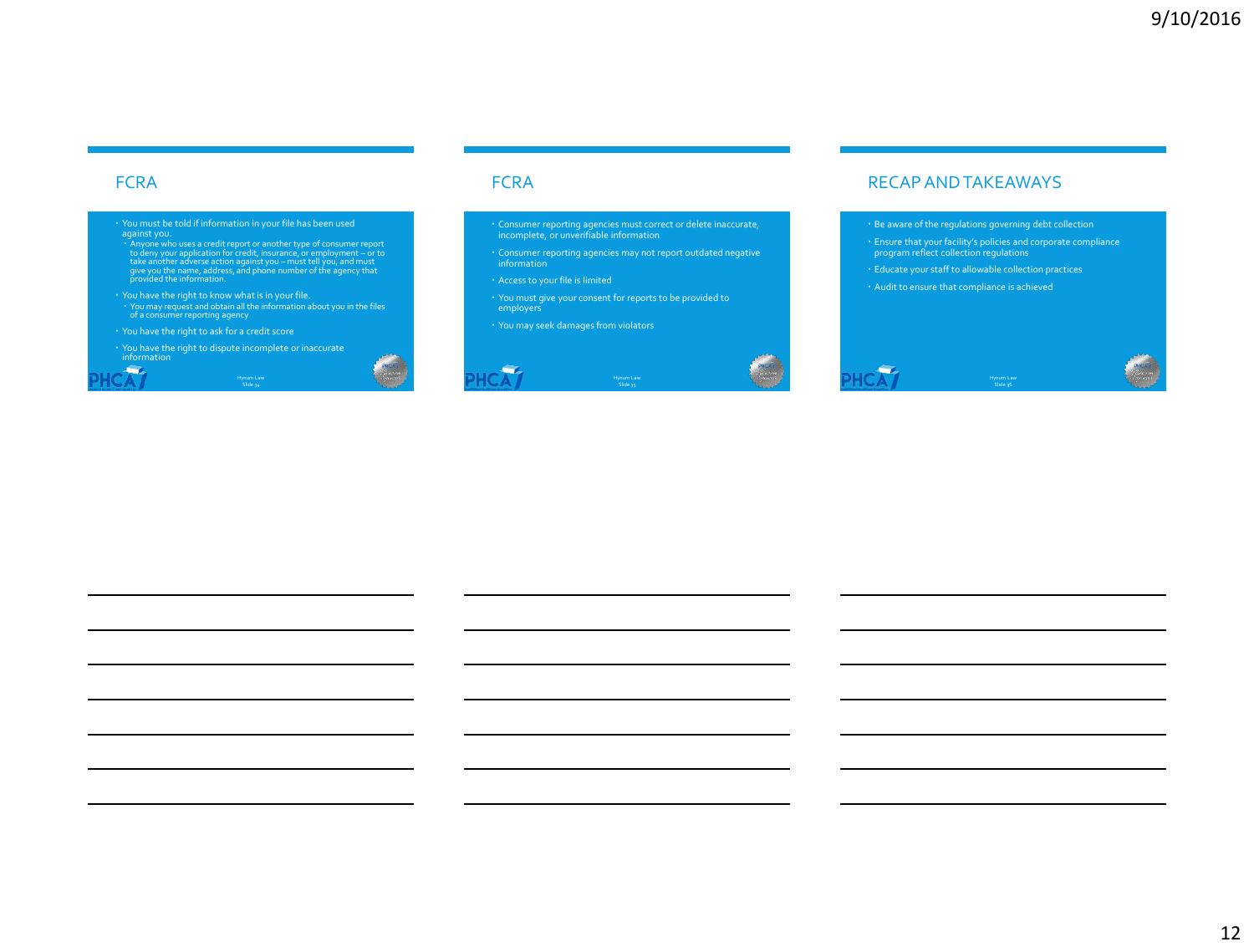## BEST PRACTICES FOR HANDLING COLLECTIONS

#### Admissions

- Admission Agreement
- Medical Assistance
- Collection letters/calls/ log
- Legal action
- Discharge
- Bad Debt

÷

#### ADMISSIONS

- 
- Admissions, admissions, admissions! First line of defense, mitigate debt before it occurs Filing beds v potential of debt
- 

 $\overline{\phantom{a}}$ 

- Have family contacts should resident not be able to assist with financials
- **Up front discussions with family regarding funding for care**
- Proper handling of the Admission Agreement

A little work on the front end can save you Hynum Law Slide 38



#### ADMISSION AGREEMENT

 Be aware of the terms and provisions within the admission agreement

- Make the resident and or the responsible person aware of the terms within
- Specifically payment provisions, and resident income/ resident liability payments for MA residents
- Have annual reviews of the admission agreement to ensure compliance and efficiency

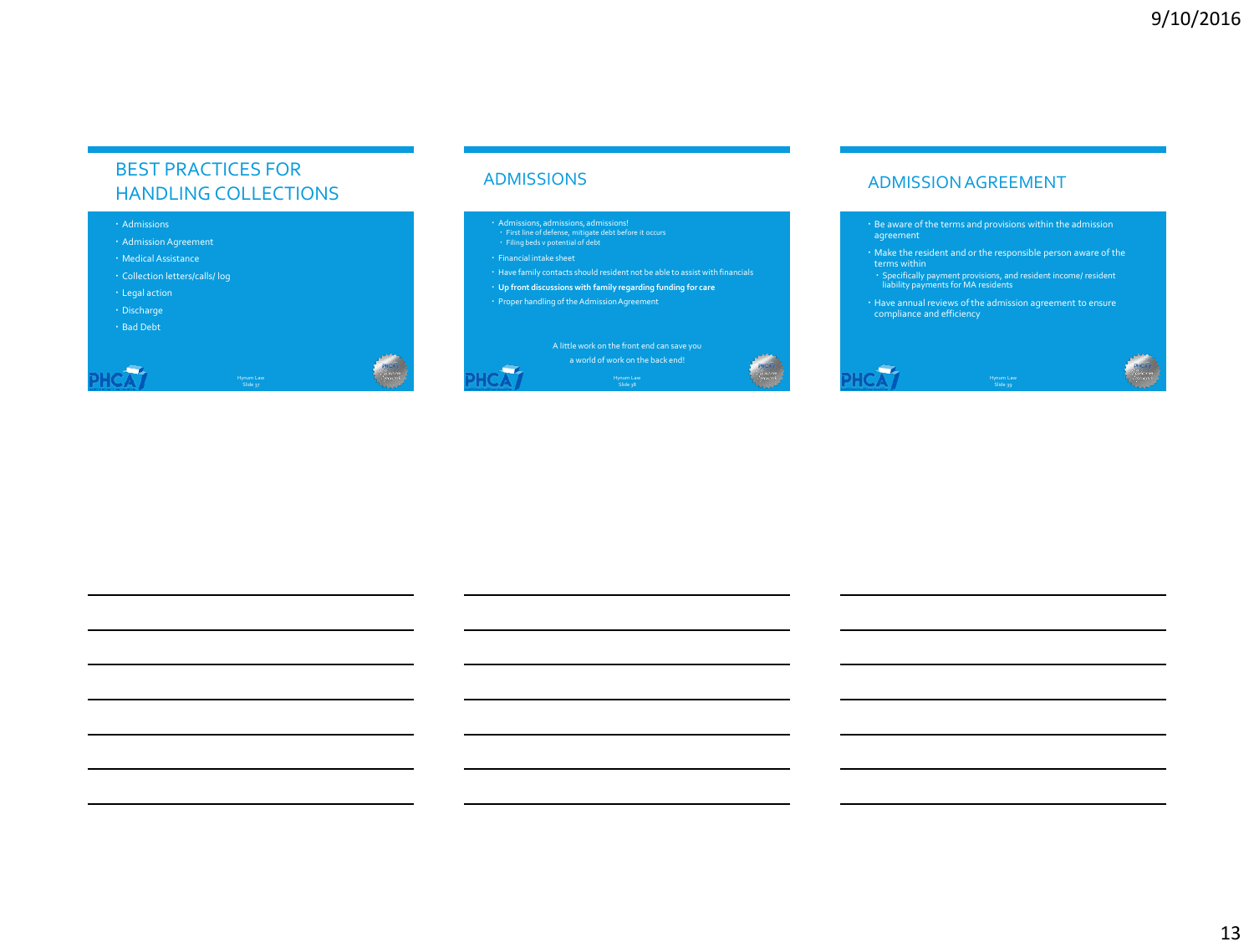#### MEDICAL ASSISTANCE

#### Primary funding for many facilities and residents

- Important to file an application if in doubt
- Important to stay on top of pending cases
- Ensure that verification of assets can be achieved Responsible person

Slide 40

- 3<sup>rd</sup> party provider to verify
- 
- Authorization to facility to gather materials
- 
- 

**COL** 

#### MEDICAL ASSISTANCE

#### The DO NOTS

 $\overline{\phantom{a}}$ 

- The CAO is only permitted to grant retroactive benefits 3 months prior to the application date. If the application is not timely filed a great amount of reimbursement may be lost
- Once there is a family member assisting or even an attorney do not<br>assume that everything is in order. The family may have their own<br>agenda. If benefits are denied the risk of loss is great. It is beneficial for<br>the faci

Hynum Law Slide 41

- Do not assume the case is progressing Check up periodically with all parties involved
- 
- Do not become distant with the CAO



#### MEDICAL ASSISTANCE

#### The DOs

-

- Know your deadlines If you miss an appeal or a stipulation your effective date may be lost, causing significant balances
- Do not be afraid to file a bare bones application to preserve the effective date

Slide 42

- 
- 
- But only do this when absolutely necessary Contact a third party or legal counsel to assist in the process

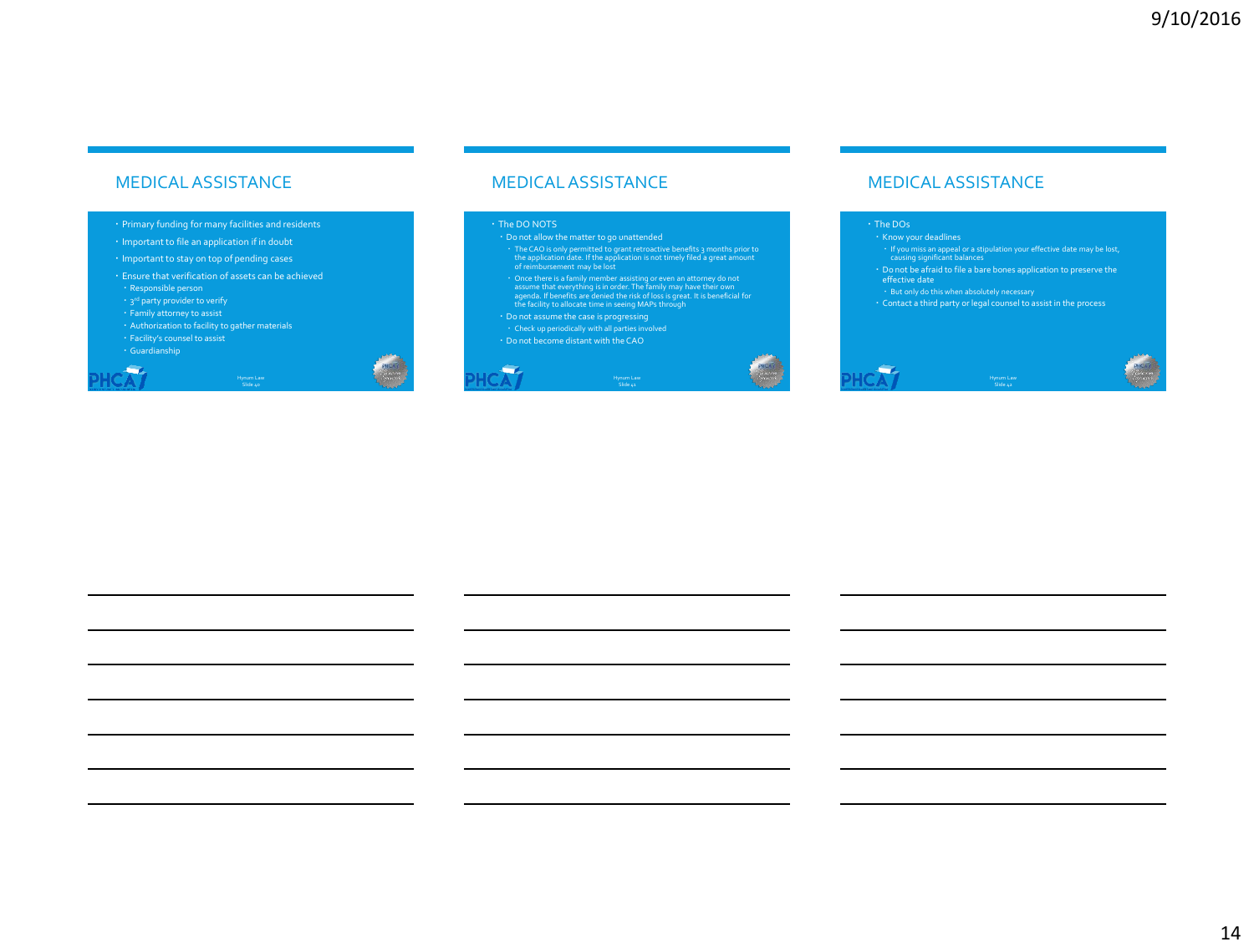#### INTERNAL COLLECTIONS

Within the confines of the laws discussed, self help with:

- ↑ Internal policies and procedures for collection<br>↑ Proper staffing to deal with collections
- 
- Dunning letters 30, 60, 90 days Collection Calls



## THIRD PARTY COLLECTIONS

- Know when to seek additional assistance to collect debt, and which debt is worth pursuing
- Although collection agencies and attorneys come at a cost, the benefits may far exceed the costs



#### DISCHARGE

- While often a last resort in financial cases, discharge is an option to help mitigate debt under state and federal law
- It puts the resident as well as their responsible parties on notice Permitted if the resident fails to pay their bill after reasonable notice, however safe discharge is required